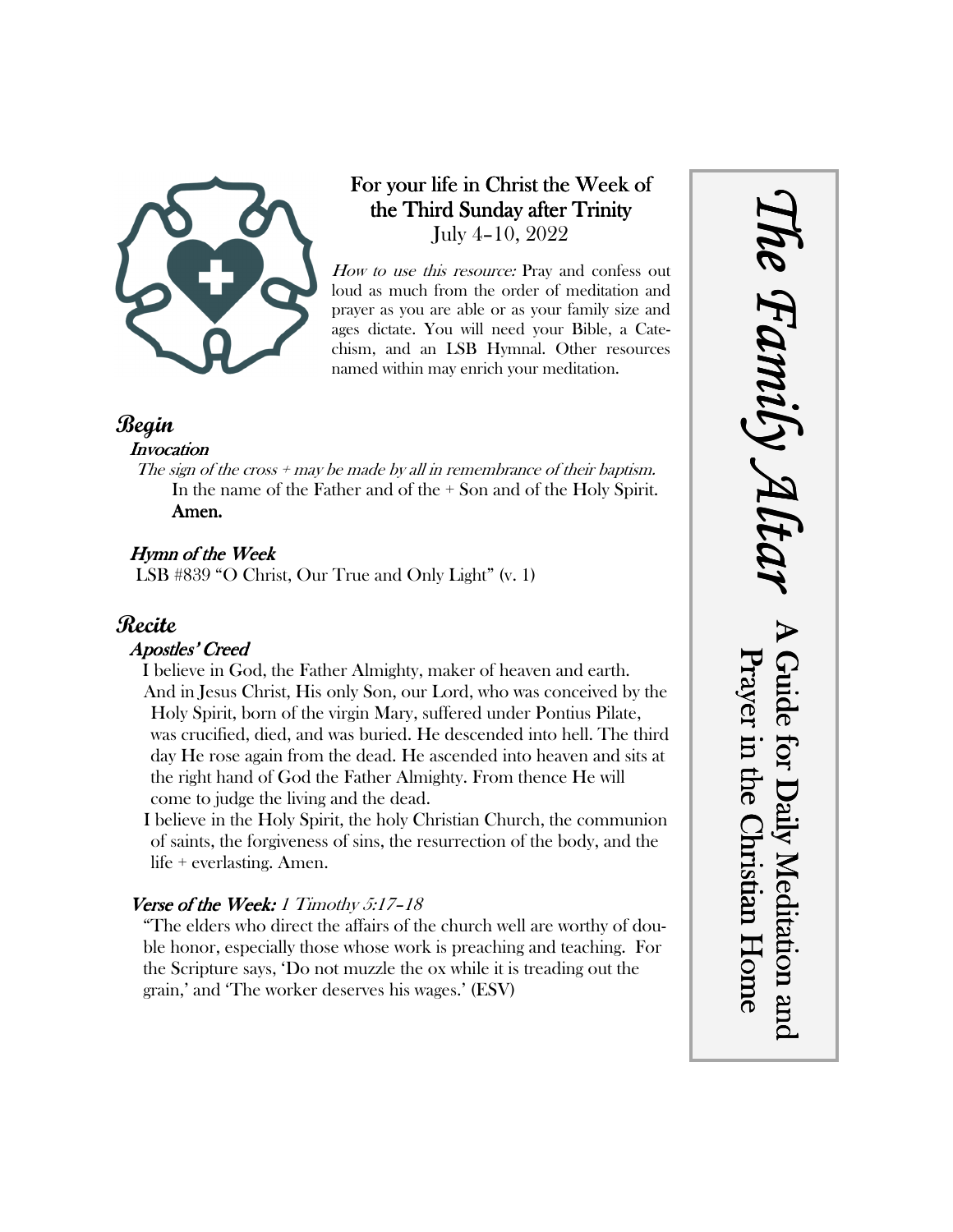# **Meditate**

|                | Mon.                     | Tues. | Wed. | Thurs. | Fri.   | Sat.   | Sun.   |
|----------------|--------------------------|-------|------|--------|--------|--------|--------|
| <b>Morning</b> | $\mathbf{1}, \mathbf{2}$ | ◡     | 8,9  | 1 V    | 14, 15 | 18     | 19, 20 |
| Evening        | ð                        | 4, 6  |      | 11, 12 | 13     | 16, 17 |        |

Psalm: 60-Day Psalm Schedule

### Daily Bible Stories

| Day       | <b>Week 44: New Testament Stories</b>                                      |  |  |
|-----------|----------------------------------------------------------------------------|--|--|
| Monday    | Mary and Martha - Luke 10:38-42                                            |  |  |
| Tuesday   | The Lord's Prayer and the Parable of the Friend at Midnight – Luke 11:1–13 |  |  |
| Wednesday | A House Divided Cannot Stand - Luke 11:14-36                               |  |  |
| Thursday  | The Dinner at a Pharisee's House - Luke 11:37-54                           |  |  |
| Friday    | Confessing Christ - Luke 12:1-12                                           |  |  |
| Saturday  | Look Ahead to Sunday's Readings (see last page)                            |  |  |
| Sunday    | <b>Attend Divine Service</b>                                               |  |  |

# Daily Lectionary Readings

| Josh 10:1-25, Acts 11:19-30  |
|------------------------------|
| Josh 10:28-22:34             |
| Josh 23:1-16, Acts 12:1-25   |
| Josh 24:1-31, Acts 13:1-12   |
| Judg $1:1-36$                |
| Judg 2:6-23, Acts 13:13-41   |
| Judg 3:7-31, Acts $13:42-52$ |
| Judg 4:1-24, Acts $14:1-18$  |
| Judg 5:1-31                  |
| Judg 6:1-24, Acts 14:19-15:5 |
|                              |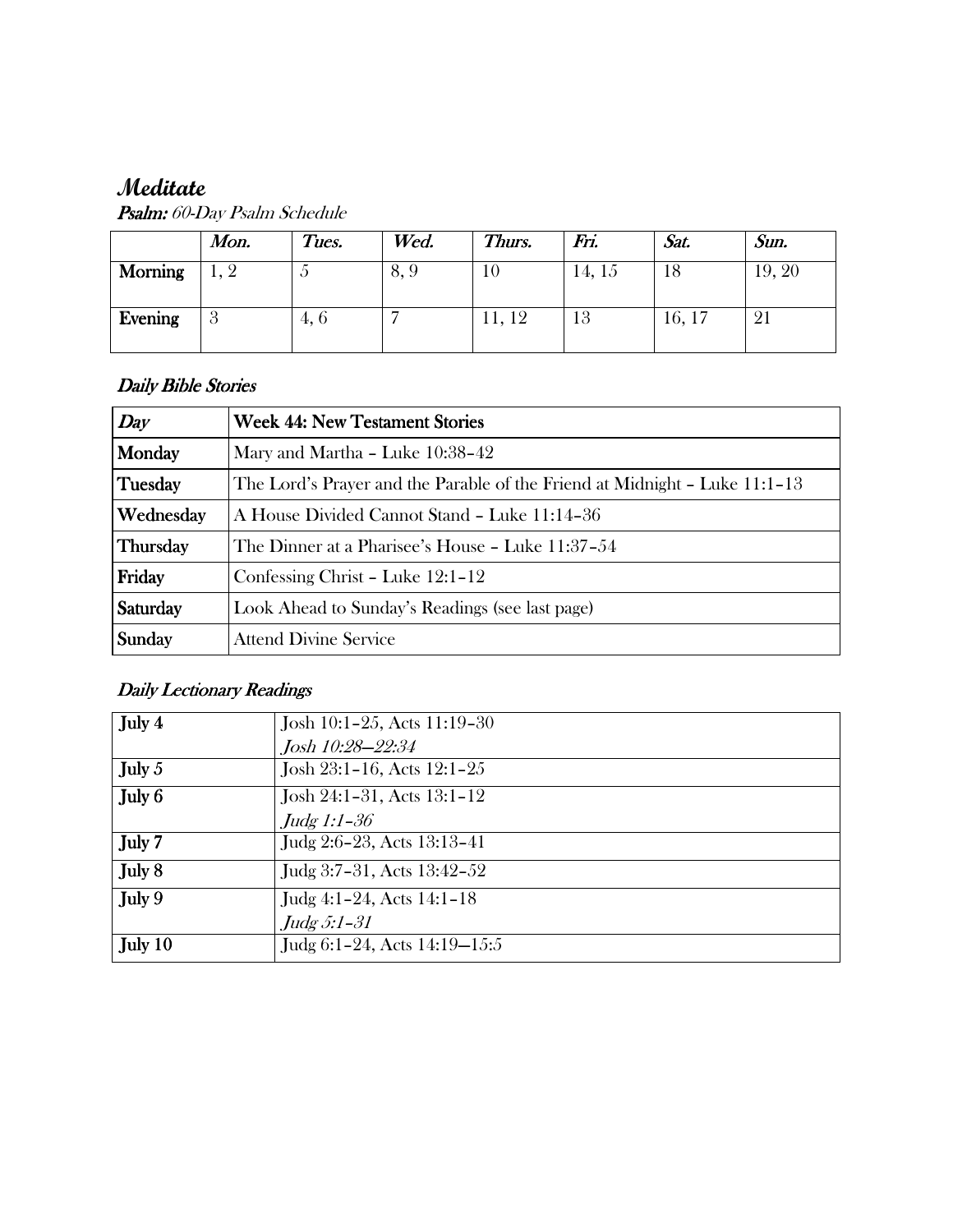# **Study**

### The Catechism

Participants may choose to study the catechism at their own pace or follow along with the selected portion of the catechism for the week.

Table of Duties: What Hearers Owe Their Pastors Catechism In-Depth 1991 Catechism: Page #36 2017 Catechism: Page #34



### **Pray**

#### Kyrie

Lord, have mercy. Christ, have mercy. Lord, have mercy.

### Lord's Prayer

#### Collect for the Week:

Almighty and everlasting God, You have given us grace to acknowledge the glory of the eternal Trinity by the confession of a true faith and to worship the Unity in the power of the Divine Majesty. Keep us steadfast in this faith and defend us from all adversities; for You, O Father, Son, and Holy Spirit, live and reign, one God, now and forever. Amen.

#### Daily Themes for Prayer

 Monday: Monday: Pray for faith to live in the promises of Holy Baptism; for one's calling and daily work; for the unemployed; for the salvation and well-being of our neighbors; for schools, colleges, and seminaries; for good government and for peace. Tuesday: Pray for deliverance against temptation and evil; for the addicted and despairing, the tortured and oppressed; for those struggling with besetting sins. Wednesday: Pray for marriage and family, that husbands and wives, parents and children live in ordered harmony according to the Word of God; for parents who must raise children alone; for our communities and neighborhoods. **Thursday:** Pray for the Church and her pastors; for teachers, deacons, deaconesses, and other church workers; for missionaries and for all who serve the Church; for fruitful and salutary use of the blessed sacrament of Christ's body and blood. **Friday:** Pray for the preaching of the holy cross of our Lord Jesus Christ and for the spread of His knowledge throughout the whole world; for the persecuted and oppressed; for the sick and dying. **Saturday:** Pray for faithfulness to the end; for the renewal of those who are withering in the faith or have fallen away; for receptive hearts and minds to God's Word on the Lord's Day; for pastors and people as they prepare to administer and receive Christ's holy gifts. **Sunday:** Pray for the joy of the resurrection among us; for the fruit of faith nourished by the Word and Sacraments.

Morning or Evening Prayer from the Catechism